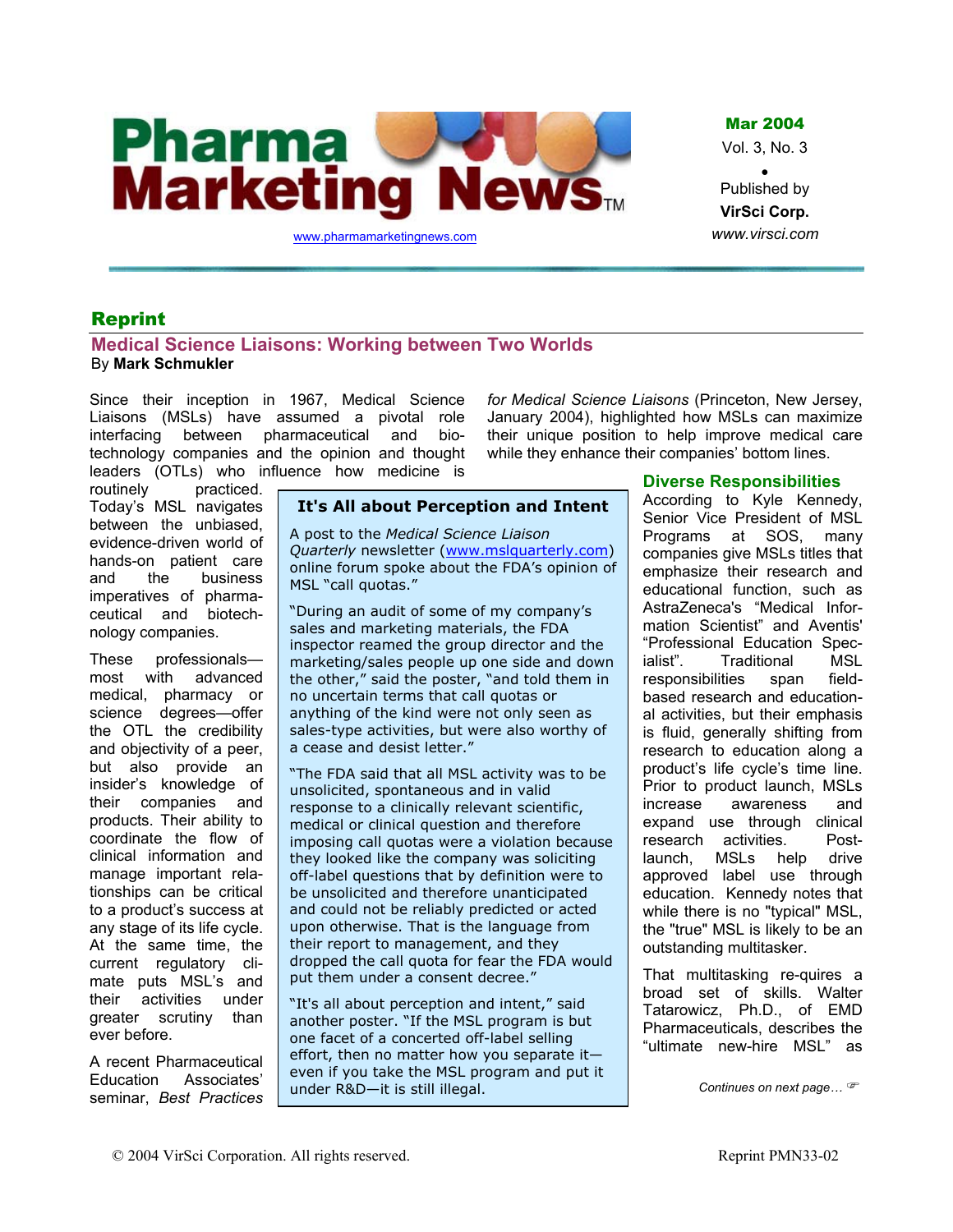# **Pharma Marketing News Col. 3, No. 3** p. 2 p. 2

someone who:

- 
- Is well-published and well-respected in their field.
- Is able to handle 75% overnight travel.
- Has excellent communications and interpersonal skills.
- Is a really nice person.

He also points out that a hire's skills alone are not enough. The company should provide a structured training and mentoring program and continuing education, and management should add reasonable expectations and timely feedback.

EMD's Mary Ann Watson, Pharm. D. goes on to • Producing advocates foi<br>explain that the MSL's role is not easily defined. specific disease states. Depending on the company, the MSL may report to Sales or Medical Affairs and perform a function that is primarily educational, clinical/research-oriented, or a hybrid of the two. Corporate expectations of the MSL differ with respect to working with sales representatives, with the most effective relationships benefiting both the rep and the MSL (however, see "It's All about Perception and Intent", box on Pg. 6).

### **Lessons Learned**

Navigating corporate culture can be a major challenge for MSLs says Jane Chin, Ph.D., former senior MSL at Aventis and now publisher of a forthcoming MSL newsletter and field guide. Cultivating strong relationships on the inside can be just as important as developing them in the field. Chin applies marketing wisdom, encouraging MSLs to create and manage their own "brand"— the image their colleagues have of them—and to speak the company's language or business jargon. At the same time, she warns against losing sight of the need to maintain a fair balance. "Your responsibility as a scientific professional," says Chin, "is critical discernment of scientific information and accurate presentation of information to clients."

When that balance is lost, the results can be devastating. Chin cites the case of one company where a whistleblower exposed a pattern of misrepresentation among MSLs: of data, of their credentials, and of their roles. She counters that sad tale with simple, practical advice:

- Know the regulatory rules and don't break them.
- Don't promise what you can't deliver.
- 
- Communicate with internal customers, too. <br>• Keep all customers informed. <br>• Identif
- 
- Handle change in personal and professional life. by the MSL.
- Focus on science AND business.

• Has previous MSL experience.<br>Come key activity of MSLs is coordinating investigatorinitiated trials (IITs). EMD's Director of Medical Information and Science Liaisons and Global Head of Field Medical Affairs, W. David Dawson, sees the uniform goals of any IIT program as:

- Adding to the base of knowledge for a product.
- Generating abstracts and publications to be shared with the medical community at congresses or meetings.
- Increasing familiarity of key physicians with the use of a product in specific disease states.
- Producing advocates for the use of a product in

Beyond those goals there are important differ-ences. For example, before product registration, the reporting of adverse events must go into the integrated safety report. This might raise questions from the FDA or jeopardize time lines. Post-launch, additional goals are to expand the potential patient population and possibly explore higher-risk patient populations.

The ITT process itself, which derives from the Clinical Development Plan, should be timed carefully. For prelaunch trials results and publications should come forward within 6 months of the anticipated launch. Dawson breaks the process into specific stages with clearly defined flows and projects a timeline of 12 to 16 weeks from the time an investigator indicates interest in an ITT to the beginning of patient enrollment.

#### **The Key to Opinion Leaders**

To Kennedy, a key opinion leader (KOL) is one who drives a therapeutic area, has conducted significant research, is regarded by peers as an expert and is actively treating or advising on the treatment of patients. KOLs can be identified through a wide variety of sources from within the company and in the healthcare community as a whole. Once KOLs are identified, the MSL must build relationships to develop advocacy. Kennedy recommends:

- Building relationships with top-tier national KOLs, regional KOLs and local high-volume prescriber KOLs
- Engaging in scientific dialogue with KOLs influential to the business and lacking in awareness of key scientific data
- Exercise integrity.
	- Identifying KOLs' unmet needs that can be fulfilled

*Continues on next page…* )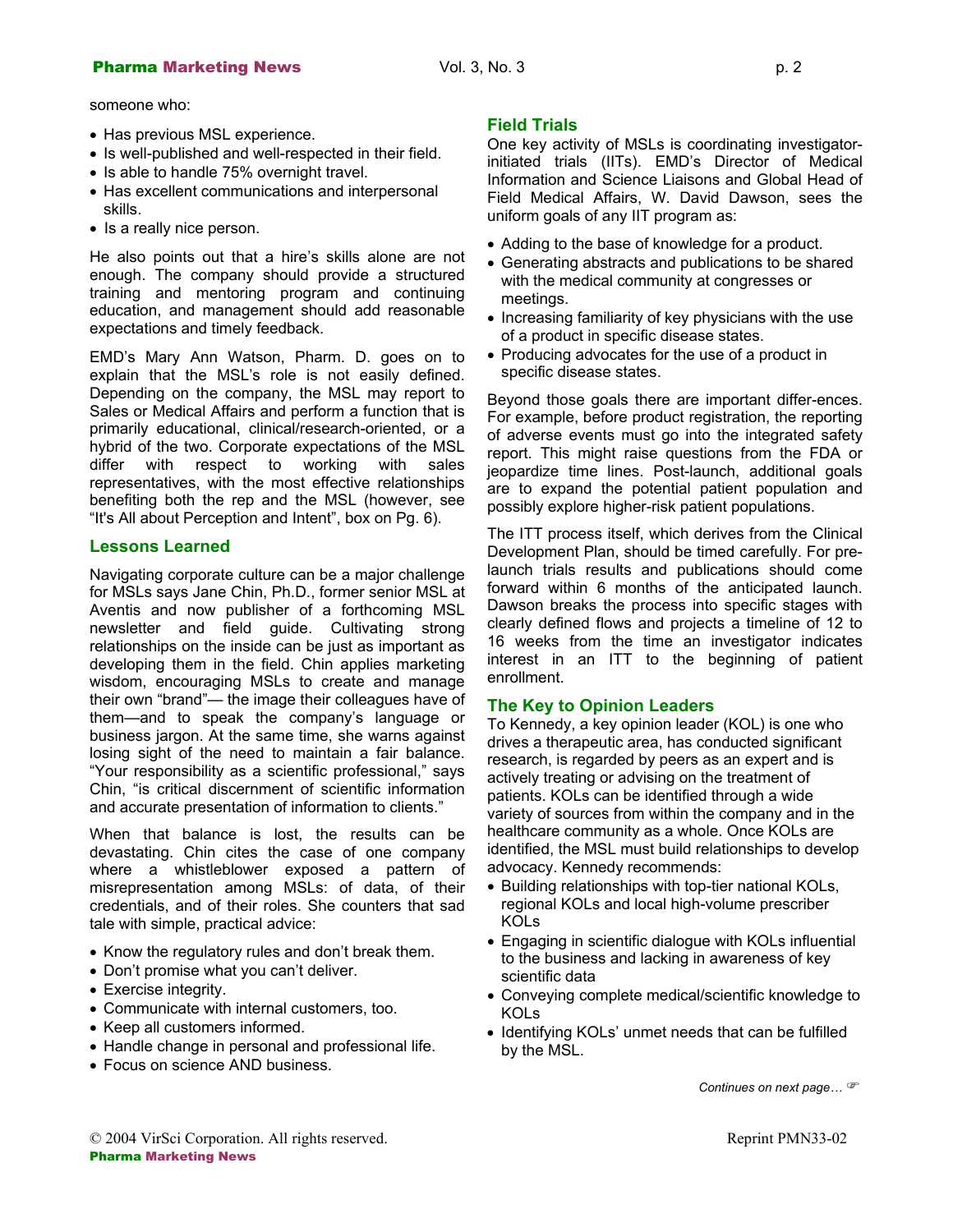#### **Pharma Marketing News Col. 3, No. 3 p. 3 p. 3**

Kennedy emphasizes that relationships are at the heart of any KOL advocacy initiative. The "successful MSL pyramid" is built on a base of technical expertise, KOL relationships, field-based relationships and internal corporate relationships. From these, influential activities flow, such as managed markets support, scientific convention support, training and research facilitation.

#### **Day-to-day Matters**

MSLs have no "set" weekly schedule, points out Tatarowicz. The nature of the job and the life cycle stage of the product vary, and MSLs should be realistic about what they can accomplish in a week. He underscores the need to be realistic about how long travel takes, which is often longer than we think, and plan accordingly.

In any given week a wide range of activities may occur, including appointments with KOLs, presentations, sales meetings, Medical Affairs meetings, conventions, symposia and training meetings. In addition, MSLs need office time to prepare for meetings and presentations, respond to email, fill out expense reports, pay bills and file. Tatarowicz calls office days "your good friend" and prescribes them for those tasks, plus catching up on reading, returning phone calls and conferencing with management.

Mary Ann Watson, Pharm. D., an EMD MSL, advises care in maintaining a balance between work and family. The MSL's family has to understand how much travel is involved. She recommends keeping an up-todate calendar available with all travel plans. Including the family in travel whenever possible can also help. Those important "office days" should be spent in a dedicated area complete with basic equipment. She notes that breaks are important, too.

#### **New directions**

Today's successful MSL has developed a rich network of deep internal and external relationships. Now is the time for companies to leverage those relationships to maximize their return on investment. Dawson points out that the scope of MSL activities touches on virtually every aspect of the healthcare system.

Clinician advisories impact healthcare organizations through advisory boards, investigator meetings and consumer advocacy groups. IITs yield abstracts and publications, resulting in increased physician awareness. Clinician sciences lead to new product search and discovery and business development. Clinical operations such as site selection for studies lead to more efficient use of company resources. MSL activities provide resources for medical information, writing and publications planning.

All this leads to better health—for the pharmaceutical and biotech companies, and for the patients they serve.

Pharma Marketing News